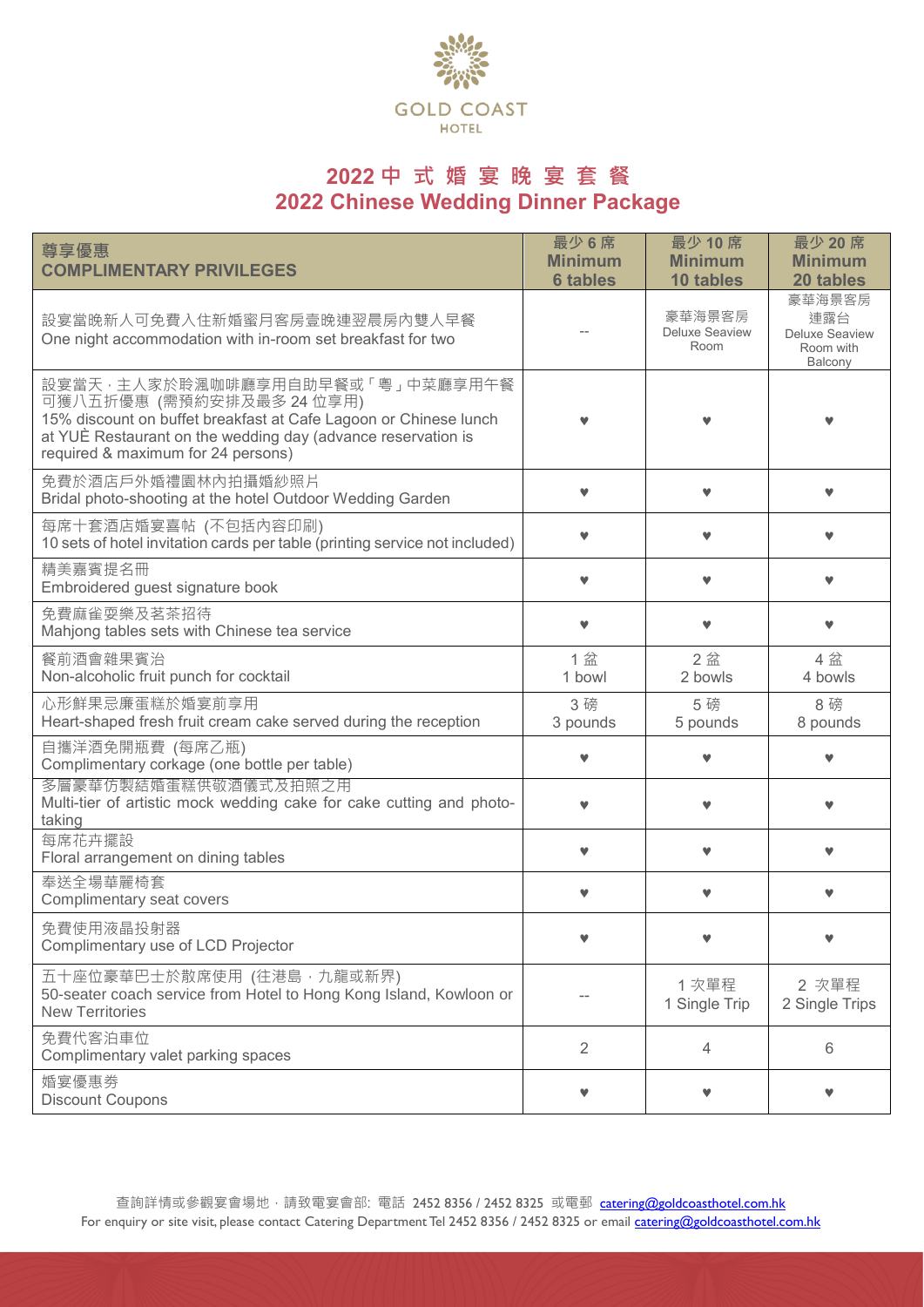

# **2022 婚 宴 菜 譜 Menu A**

**鴻 運 迎 金 豬** Roasted whole suckling pig **碧綠 花 姿 珊 瑚 蚌** Sautéed cuttlefish and coral freshwater mussel with vegetables **蘭 花 百 子 玉 環 瑤 柱 甫** Braised whole conpoy stuffed in marrow vegetables with garlic and broccoli **雲 腿 窩 貼 大 蝦 伴 和 風 沙 律 菜** Deep-fried mashed shrimps and mixed gourmet lettuces rolls with Japanese dressing **花 膠 竹 笙 雞 絲 燴 燕 窩** Braised bird's nest with fish maw, bamboo pith and minced chicken **原 隻 蠔 皇 五 頭 湯 鮑** Braised whole abalone in oyster sauce **清 蒸 大 虎 班** Steamed fresh tiger garoupa **南 乳 脆 皮 雞** Deep-fried crispy chicken with red bean curd sauce **嫣 紅 雞 絲 炒 飯** Fried rice with shredded chicken in tomato sauce **鮮 菌 銀 芽 炆 伊 麵** Braised e-fu noodles with mushrooms and bean sprouts **紅 豆 沙 湯 丸** Sweetened red bean soup with glutinous dumplings **美點雙輝** Chinese petits fours

# **HK\$13,888**

席間奉送三小時無限供應汽水、橙汁及特選啤酒 Inclusive of unlimited supply of soft drinks, chilled orange juice and house beer during dinner for 3 hours 每席十至十二位用 Each table of 10 - 12 persons 所有價格以港幣計算及另加一服務費 All prices in HK dollars and subject to 10% service charge

\*為支持可持續發展及海洋生物保育,信和酒店所有食肆及宴會場合已全面停止供應魚翅食品 \*To support the sustainability and conservation of marine bio-diversity, Sino Hotels has stopped serving shark fin in all of its outlets and banquet services.

查詢詳情或參觀宴會場地,請致電宴會部: 電話 2452 8356 / 2452 8325 或電郵 [catering@goldcoasthotel.com.hk](mailto:catering@goldcoasthotel.com.hk) For enquiry or site visit, please contact Catering Department Tel 2452 8356 / 2452 8325 or email [catering@goldcoasthotel.com.hk](mailto:catering@goldcoasthotel.com.hk)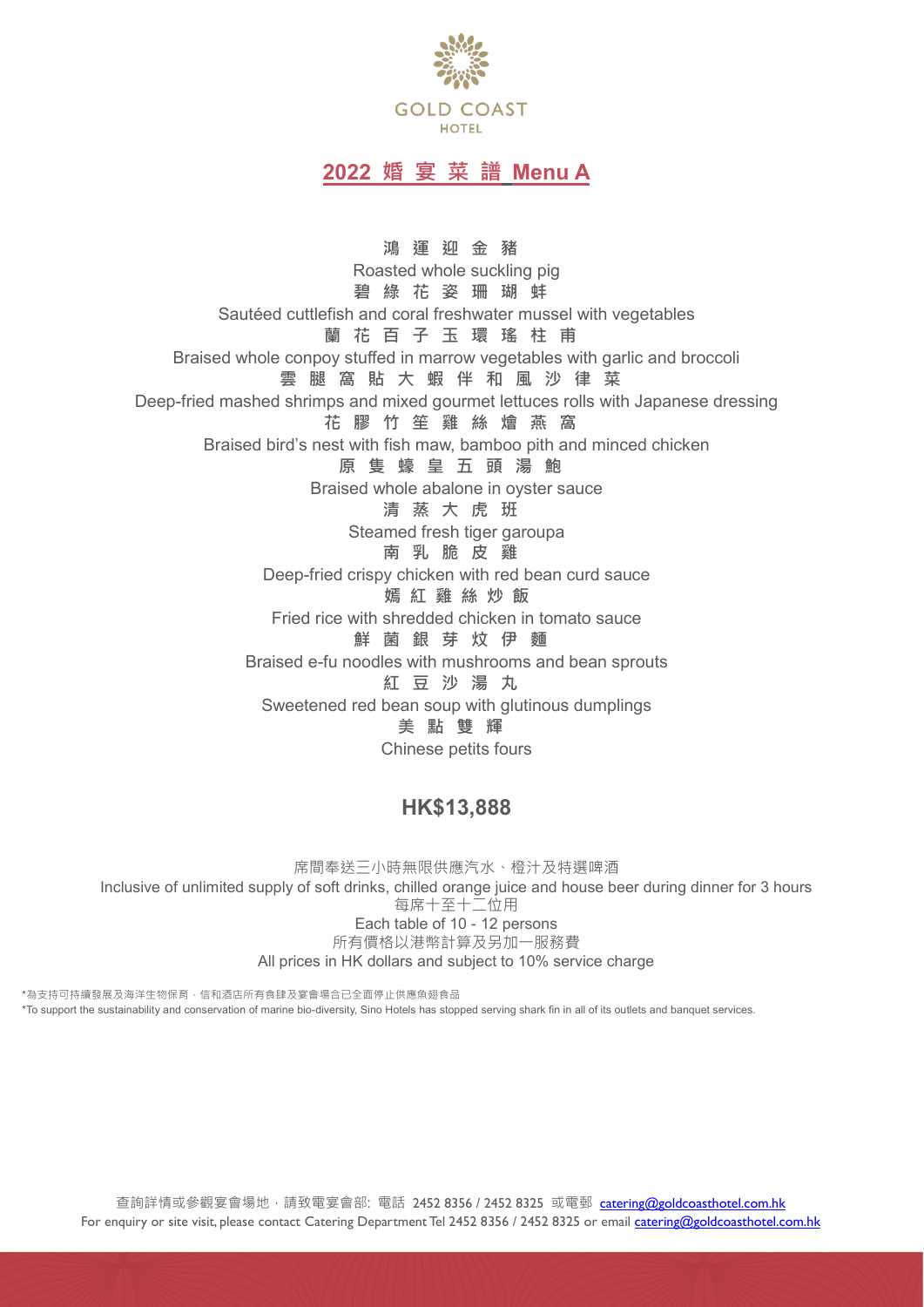

### **2022 婚 宴 菜 譜 Menu B**

**金 豬 耀 紅 袍** Roasted whole suckling pig **松露醬 鮮 菌 蝦 球 炒 帶 子** Sautéed prawns, scallops and mushrooms with black truffle sauce **蘭 花 玉 環 瑤 柱 甫** Braised whole conpoy stuffed in marrow vegetables and broccoli **杏 香 炸 釀 蟹 拑** Deep-fried crab claws with almond jacket **竹 笙 蟲 草 花 海 皇 燴 官 燕** Braised bird's nest with bamboo fungus, assorted seafood and cordyceps flowers **原 隻 蠔 皇 五 頭 湯 鮑** Braised whole abalone in oyster sauce **清 蒸 大 星 斑** Steamed fresh spotted garoupa **金 沙 脆 皮 雞** Deep-fried crispy chicken with garlic **香 菜 心 叉 燒 炒 飯** Fried rice with BBQ pork and vegetables **金 瑤 雜 菜 炆 伊 麵** Braised e-fu noodles with shredded conpoy and enoki mushrooms **椰 汁 紫 米 露 湯 丸** Sweetened purple glutinous rice with coconut cream and glutinous dumplings **美點薈萃** Chinese petits fours

#### **HK\$14,888**

席間奉送三小時無限供應汽水、橙汁及特選啤酒 Inclusive of unlimited supply soft drinks, chilled orange juice and house beer during dinner for 3 hours 每席十至十二位用 Each table of 10 - 12 persons 所有價格以港幣計算及另加一服務費 All prices in HK dollars and subject to 10% service charge

\*為支持可持續發展及海洋生物保育,信和酒店所有食肆及宴會場合已全面停止供應魚翅食品 \*To support the sustainability and conservation of marine bio-diversity, Sino Hotels has stopped serving shark fin in all of its outlets and banquet services.

查詢詳情或參觀宴會場地,請致電宴會部: 電話 2452 8356 / 2452 8325 或電郵 [catering@goldcoasthotel.com.hk](mailto:catering@goldcoasthotel.com.hk) For enquiry or site visit, please contact Catering Department Tel 2452 8356 / 2452 8325 or email [catering@goldcoasthotel.com.hk](mailto:catering@goldcoasthotel.com.hk)